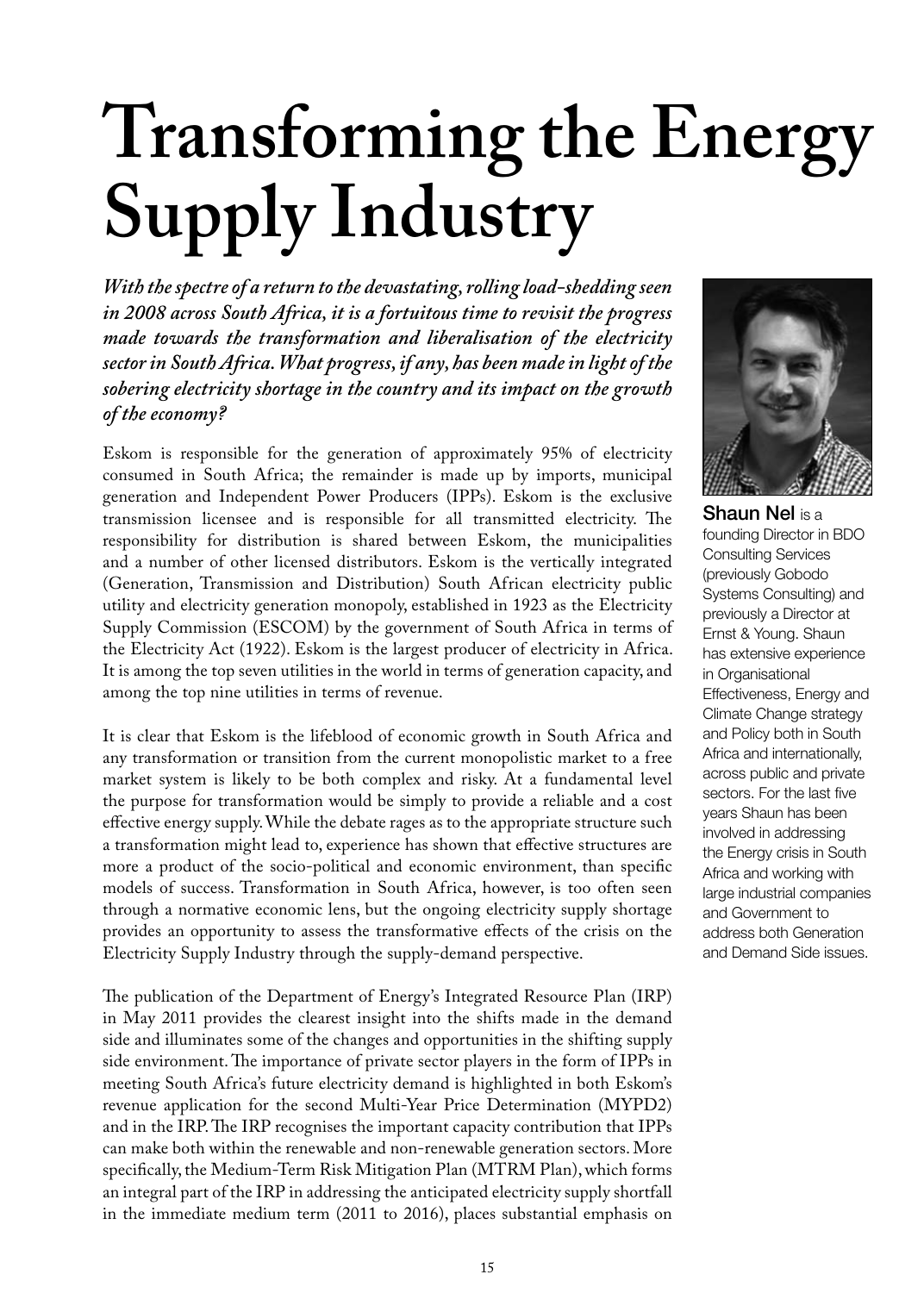renewable, co-generation, own generation and IPP projects to mitigate the risks of extensive load shedding as a mechanism of last resort during the ongoing energy shortage.

## **The Changing Profile of Electricity Demand**

South Africa is a developing country with significant heavy industry and extractive industry components to the economy. This places it high in international rankings of energy intensity. Energy intensity refers to the ratio of aggregate energy use to Gross Domestic Product (GDP)<sup>1</sup>. In determining the future national demand, one of the crucial parameters in the IRP is determining the energy intensity ratio, which coupled with forecast economic growth, provides a forecast for the expected energy demand. This ratio provides a significant insight into the structure of the economy as well as the energy demand profiles of sectors of the economy. Changes in this ratio are influenced by changes in the structure of the economy as well as by changes in sectorial energy demands.

Globally, energy intensity is decreasing steadily, with the amount of energy used per unit of GDP declining by an average of 1.6% per annum from 1990 to 20082 . The South African energy intensity data is more remarkable. The relationship between GDP growth and energy consumption is illustrated in the figure below:



Figure 1: Relationship between Energy Sales and GDP<sup>3</sup>

Poly. (Elect)  $=$  Poly. (GDP) 2005)

The trend in South Africa has been a significant and permanent decline in energy intensity of the economy. This is borne out by the transition from the primary (energy intense) to the tertiary sector (less energy intense).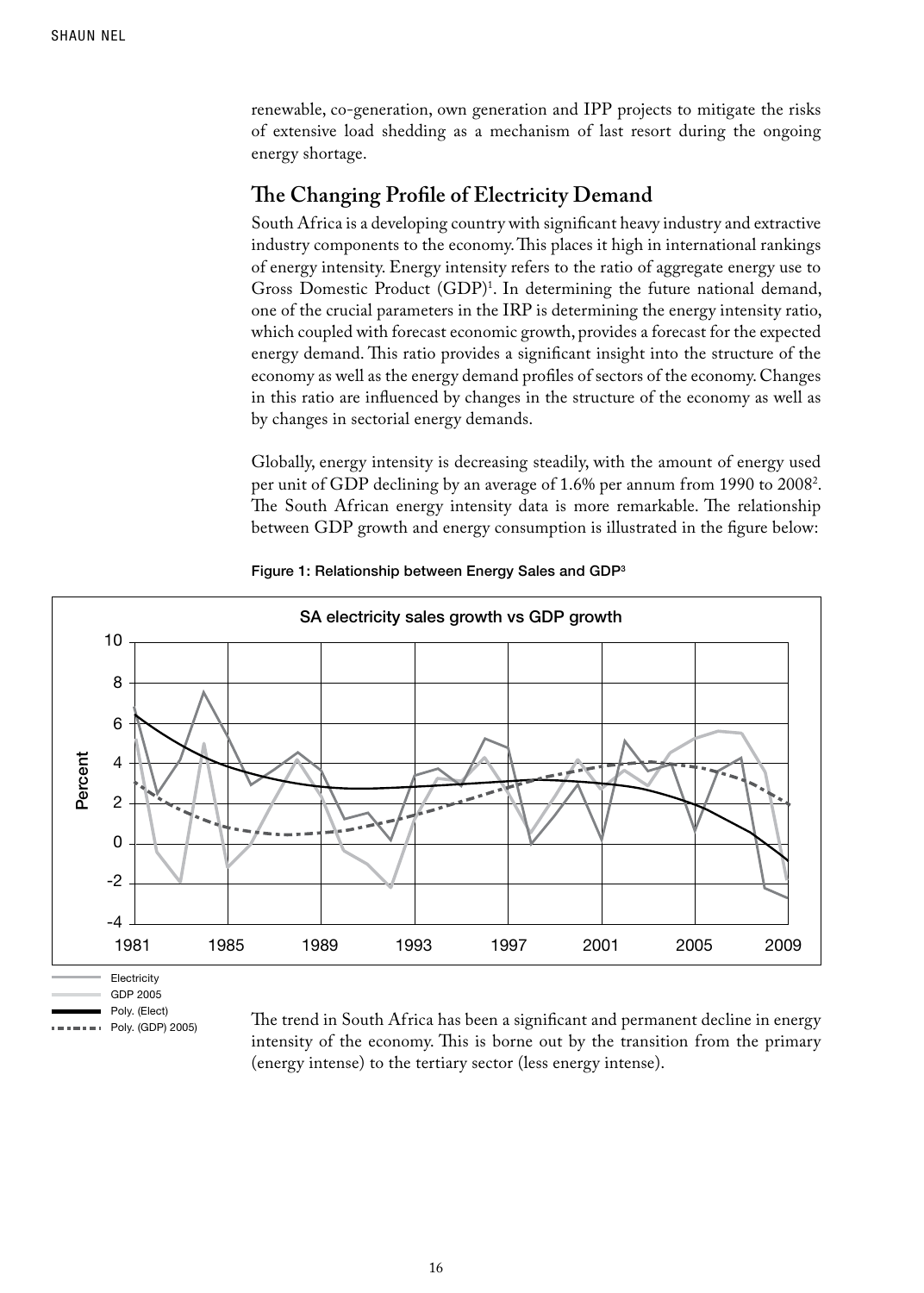

Figure 2: Energy Intensity of South Africa historical and forecast (Eskom)

These trends illustrate the transformation of the South African economy from the energy intense primary sectors to the less intense sectors, and provide additional benefits like:

- Delaying the investment required to build new capacity for the production of usable energy, such as power stations or refineries;
- Reducing of the carbon intensity of the economy, with an associated reduction in any additional burden of carbon pricing on society, and significant benefits for the mitigation of climate change;
- • Improving air quality and reduced water usage, with benefits for health, biodiversity and climate change adaptation efforts;
- • Enhancing economic competitiveness for industry, as a result of enhanced production methods and reduced exposure to fuel price volatility and rising energy prices;
- Lowering carbon intensity for national exports, with benefits for access to environmentally sensitive market segments and retailers; and
- • Improving power generation and transmission system efficiencies, resulting in reduced fuel input requirements and atmospheric emissions, as well as lowered water usage.

The fracture in the relationship between energy demand and GDP growth not only reflects the shift in the South African economy, it is also a consequence of the steep increases in electricity pricing seen since 2008. The figure below represents the Real (2009) Average Industrial Tariff: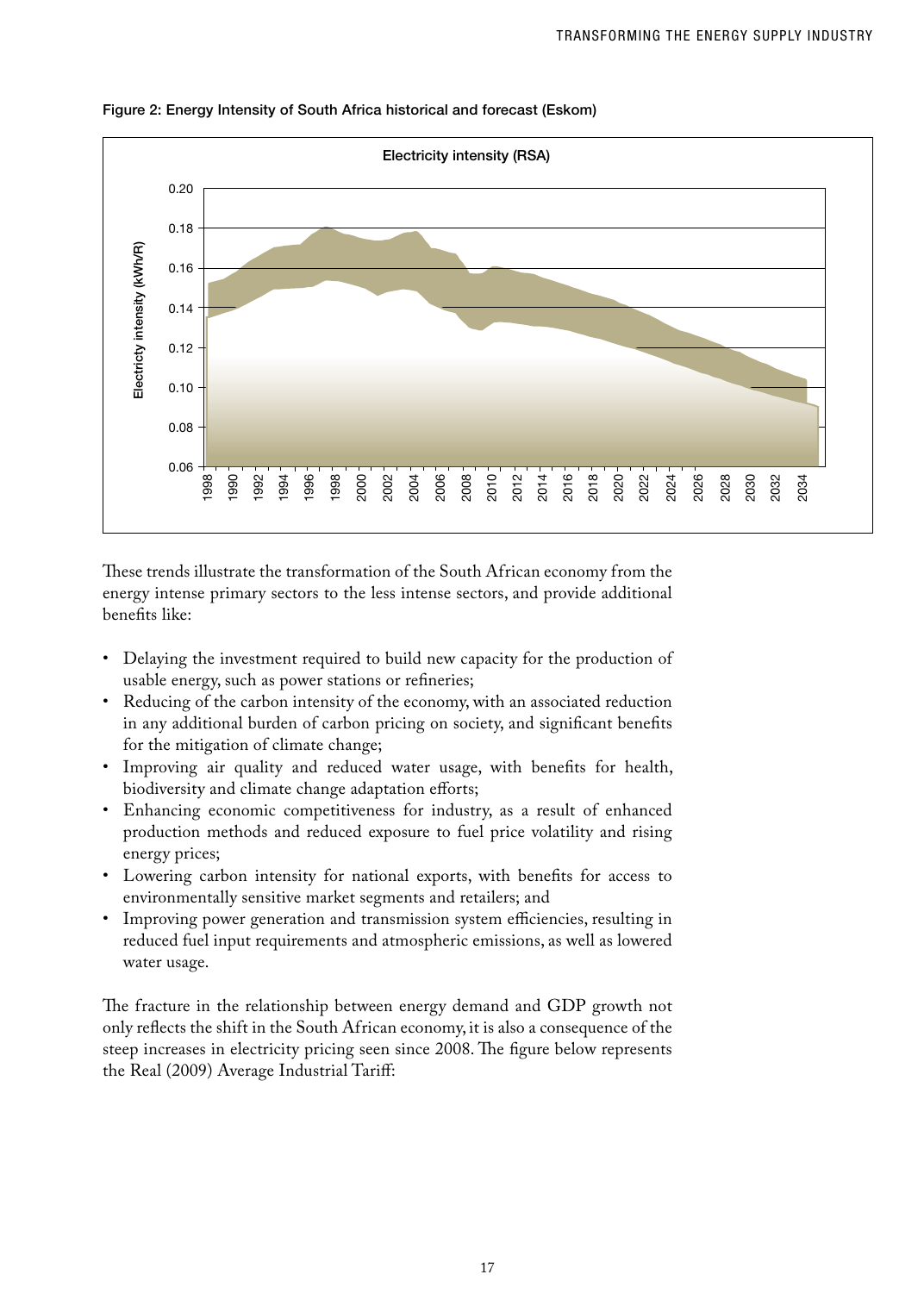

#### Figure 3: Real (2009) Average Industrial Prices (Historical and Forecast)4

While the increases in prices provide a market-based signal to private generators to invest, it is potentially a double-edged sword. The rising prices create incentives for private generators to invest in generation assets, but it also creates incentives for large industrial users to invest in their own generation, and seek opportunities for transforming waste into energy through processes like co-generation.

### **Dangers of Demand Reduction**

Economic efficiency is best served if prices reflect the cost of supply. This principle is also an objective of the South African Electricity Pricing Policy, but needs to be considered in light of other policy objectives to assist the poor through the subsidisation of electricity. Electricity prices are complex and contain many cost components, but in essence it consists of variable costs (the cost of the energy consumed), fixed costs (the cost of the network and metering infrastructure to deliver the energy) and the levies and taxes imposed.

The electrification and rural subsidy of 4.53c/kWh (in 2011) is an explicit subsidy shown transparently on the tariff schedules of the large energy users<sup>5</sup>. Additionally the introduction of inclining block tariffs, in the domestic sector, is causing a significant revenue loss and this is being reclaimed by additional increases to energy rates in industrial tariffs. This hidden subsidy started at 4.6% in 2010 and grew to 7.2% with the 2011 increases. A further 4% is expected in April 2012, so that the total subsidy to the poor will grow to 19% of industrial electricity tariffs. This is clearly not sustainable in an era where energy intensive industries are at risk of becoming uncompetitive, given the NERSA approved average electricity price increases and the possibility of further above inflation increases in the next Multi-Year Pricing Determination.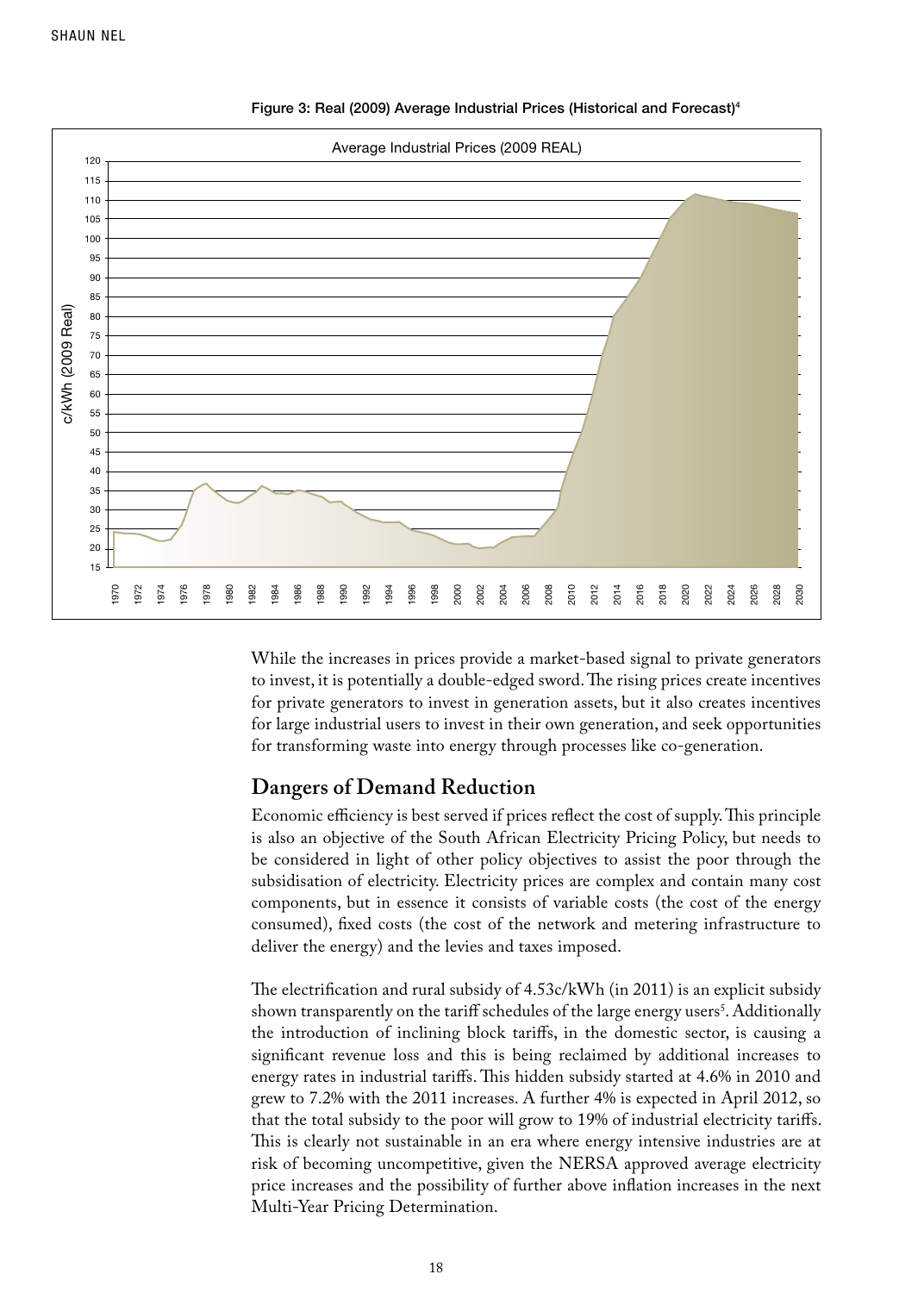These pressures increase the likelihood of the large users investing in private generation. The national risk is, however, that due to the fact that about two thirds of electricity sales in South Africa are to industrial users, and only about one sixth to domestic users, the subsidies recovered from industrial users are significant and, on average, result in a price reduction of six times the level of the subsidy at the domestic end. The move towards private generation, therefore, would threaten these subsidies and make electricity unaffordable for other sectors of the economy.

# **Supply Side Perspective**

The majority of all power generation projects throughout Africa have been financed by the public sector, supported by developmental loans. However, influenced by reforms across the globe and in response to insufficient public funds for new generation as well as decades of poor performance by state-run utilities, many African countries began to consider a new model for their electricity generation systems. Most of these countries, including South Africa, adopted

*Most of these countries, including South Africa, adopted plans to either unbundle their power systems and introduce private or have private power producers participate in the market, and thus create competition and foster private investment.*

plans to either unbundle their power systems and introduce private or have private power producers participate in the market, and thus create competition and foster private investment. IPPs were considered a quick and relatively easy solution to persistent supply constraints and provide investment into infrastructure without incurring additional fiscal burdens. While not universally successful, there are some useful insights that can be gained from specific research carried out on a range of IPP projects and market reforms in different markets. This research is summarised in a World Bank<sup>6</sup> study on variations to the standard "single buyer model" and in an energy policy paper published by Katharine Nawaal Gratwick and Professor Anton Eberhard (Graduate School of Business, University of Cape Town $)^7$ .

The South African Government has already engaged in a series of far-reaching interventions in the electricity sector since mid-1998. First, it adopted the White Paper on Energy in 1998 which provided, among other things, for the restructuring of the electricity sector and the introduction of the Independent Power Producers (IPPs) in the electricity generation sector.

The second key policy intervention was the commercialisation of Eskom in 2001; Eskom was expected to be self-sufficient. The adoption of the Electricity Pricing Policy (EPP) in 2008 was meant to ensure that Eskom recovered all its costs incurred in the generation, transmission and distribution of electricity through tariffs. This intervention has had a significant impact on tariffs and subsequently the demand profile.

In 2011 the Cabinet approved the draft legislation for the establishment of an Independent System and Market Operator (ISMO) Bill. The ISMO is expected to plan for generation expansion, procure independent power, enter into power purchasing agreements and manage the electricity transmission assets. These are the functions currently performed by Eskom. ISMO is meant to facilitate the introduction of private players in the electricity generation sector through the establishment of a non-conflicted buyer and dispatcher of power.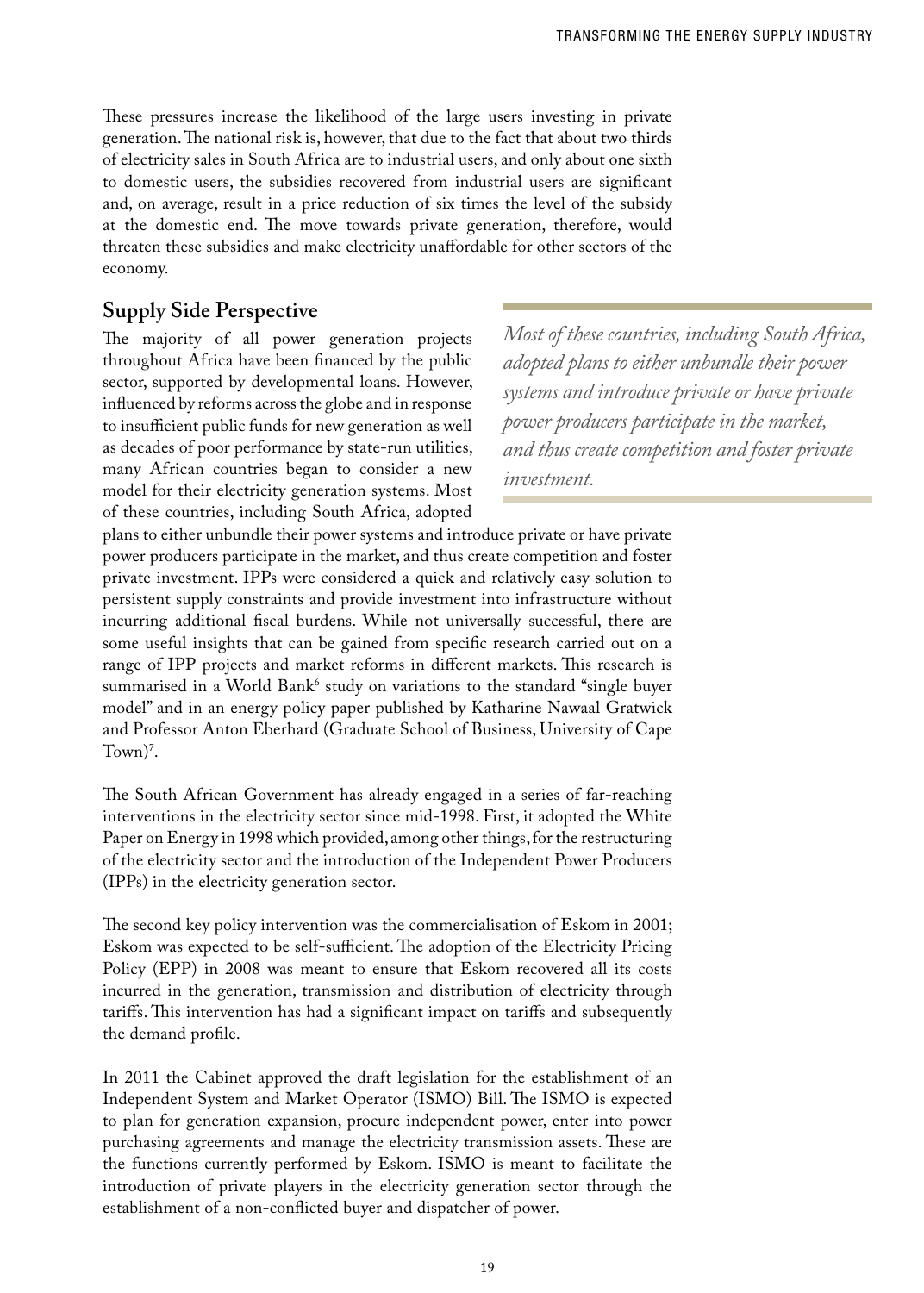The decision to establish the ISMO is based on the assumption that there would be an upsurge in the investment by IPPs in the electricity generation sector post the publication of the IRP2010. However, Government made the same assumption after the adoption of Energy White Paper in 1998, which provided for the introduction of IPPs and committed almost 30% of new generation to IPPs. This assumption that IPPs would invest in the sector and the fact that the requisite investment in generation was not made neither by Eskom nor the Government, resulted initially in decreasing tariffs. However, the country now struggles with a significant energy shortfall and steeply rising costs to meet the current generation build programme.

The reality is that IPPs did not invest in the electricity generation sector because they did not find the price of electricity appealing. However, the increasing electricity tariffs now make increasingly more commercial sense – witnessed by large users looking to develop "own generation" options and external investors who are drawn to a market where they can compete with Eskom on the marginal cost of new generation.

*The Single Buyer Model was introduced as an initial step in power sector reform, starting in the United States … a similar model was adopted in the developing world, but with the main objective of attracting new private sector investment in generation, primarily where countries faced serious energy shortages.* 

In light of these changes, some of the pertinent aspects of the World Bank's empirical study of the deployment of various forms of the Single Buyer Model (of which the ISMO Bill is an example) around the world in the last 15 years provides some useful background and insights. The Single Buyer Model was introduced as an initial step in power sector reform, starting in the United States, with the objective of increasing competition at the wholesale level and promoting co-generation opportunities. Following this, a similar model was adopted in the developing world, but with the main objective of attracting new private sector investment in

generation, primarily where countries faced serious energy shortages. The Single Buyer Model allowed many developing countries to achieve remarkable success in attracting private capital into distressed power sectors, and thereby help relieve power shortages and support economic growth. Despite these early successes, the model did, however, fall short of expectations in many respects. It created a series of unanticipated problems, including high tariffs and stranded investments. There were also concerns around a lack of transparency and accountability, which in some cases exacerbated the problem of corruption. Moreover, because of the inflexibility of the contractual arrangements put in place, the model served to impede rather than promote competition and the advancement of power sector reforms.

### **The Emergence of a New Hybrid Model**

Not surprisingly, the conclusions and recommendations emanating from the World Bank Report are fairly well aligned with similar analysis conducted in South Africa, at the University of Cape Town for developing markets. Both World Bank and University of Cape Town research acknowledge the way in which developing countries follow the lead of more industrialised countries in changing their power sectors to unbundle the electricity industries and introduce competition and private sector participation. They further noted that this often resulted in the prescriptive application of a so-called "standard market model" and theoretical framework, but that after an extended period, the new industry